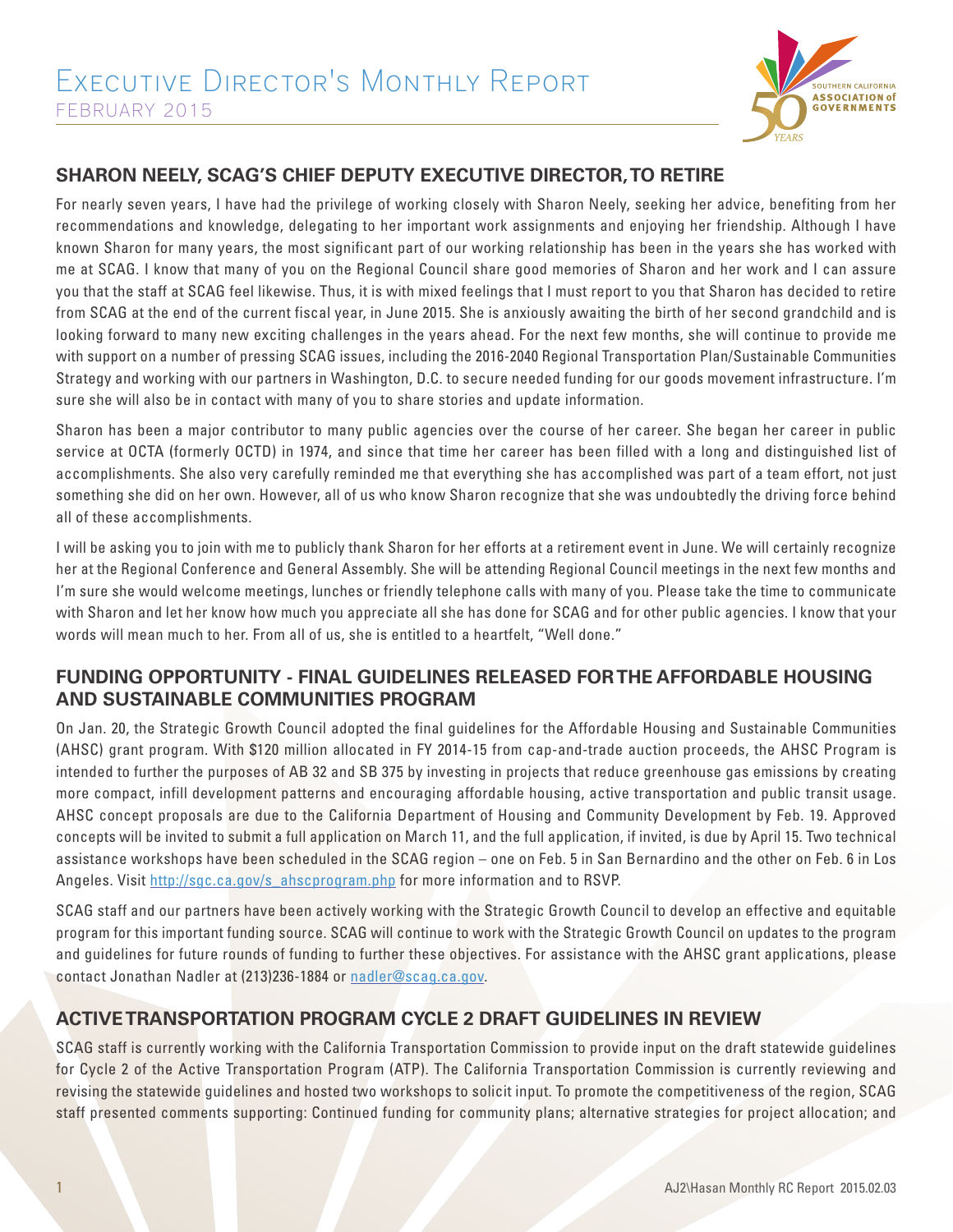

continued prioritization of disadvantaged communities. The final statewide guidelines will be presented to the commission for approval on March 25. The call for projects will be released the same day and the deadline for project submission is slated for May 2015. In addition to the state guidelines, SCAG staff is also collaborating with the County Transportation Commissions to revise the guidelines for the regional portion of the ATP. It is anticipated that the regional guidelines will be submitted to Regional Council for approval on May 7.

#### **SCAG PARTICIPATES IN STATEWIDE TASK FORCE TO ADDRESS WORKFORCE DEVELOPMENT**

Commissioned by the California Community Colleges Board of Governors, the Task Force on Workforce, Job Creation and a Strong Economy held their inaugural meeting in Sacramento on Jan. 26. The task force was created to ensure that California workers will be trained for jobs available both now and in the future. As a result of this agency's work in organizing the Fifty Years into the War on Poverty Summit last August, the recent Southern California Economic Recovery & Job Creation Summit and the Regional Action Plan on Poverty, SCAG was invited to participate on the task force as a representative of Southern California. The task force meeting centered around the existing skills gap – how the current workforce is simply not trained for the jobs that are available now, nor for those that will be available in the future. Researchers revealed new data on how California has a worse skills gap problem than the rest of the country, despite having a half a million middle-skill job openings last year in areas like manufacturing, information technology, health care, purchasing and human resources.

The task force's ultimate goal will be to provide in eight months a slate of recommendations that will have the potential to: Create more industry-valued credentials; increase science, technology, engineering and mathematics (STEM) skills that matter to employers and career pathways for jobs across the state; and encourage more employer co-investment through programs like apprenticeships. Prior to the task force's next meeting in April, five town hall meetings will be held across California to discuss how to better connect the colleges with key industry sectors in those regions. For more information, please visit the task force section on the California Community Colleges' Doing What MATTERS for Jobs and Economy webpage: http://bit.ly/1zcMag4.

#### **U.S. DEPARTMENT OF TRANSPORTATION HOLDS MAYOR'S CHALLENGE TO IMPROVE SAFETY FOR BICYCLISTS AND PEDESTRIANS**

U.S. Transportation Secretary Anthony Foxx is calling on all cities to take part in a nationwide effort to create more seamless, convenient and safe biking and walking communities. Participating Mayors will be invited to join Secretary Foxx at the Safer People, Safer Streets Mayors' Challenge Summit on March 12 in Washington, D.C. Participating mayors and others will have access to DOT data and resources – along with being able to share proven approaches from their own cities – to create bike and pedestrian safety programs. "(The summit) is open to all mayors," Foxx said in an interview. "If we can get a critical mass of mayors involved in this … it will create a groundswell across the country." A Mayor's Challenge webinar is scheduled for Tuesday, Feb. 10, from noon to 1:00 p.m. To RSVP for the webinar or for more information, please visit the Mayor's Challenge website: http://www.dot.gov/content/join-challenge.

### **CALIFORNIA ROAD USER CHARGE PILOT PROGRAM TECHNICAL ADVISORY COMMITTEE**

On Jan. 23, the Road User Charge Technical Advisory Committee, established through SB 1077 (DeSaulnier), held its initial meeting in Sacramento. The committee is charged with studying road user charge alternatives to the gas tax, gathering public comment on issues and concerns related to a road user charge pilot program and recommending the design of a pilot program. SCAG Regional Council member Pam O'Connor (Santa Monica) serves on the committee, along with representatives from the telecommunications industry, highway user groups, the data security and privacy industry, privacy rights advocacy organizations, regional transportation agencies, and national research and policymaking bodies. In their initial meeting, the technical advisory committee was briefed on the state of Washington's planning experience with a potential road user charge and Oregon's pilot implementation experience to date.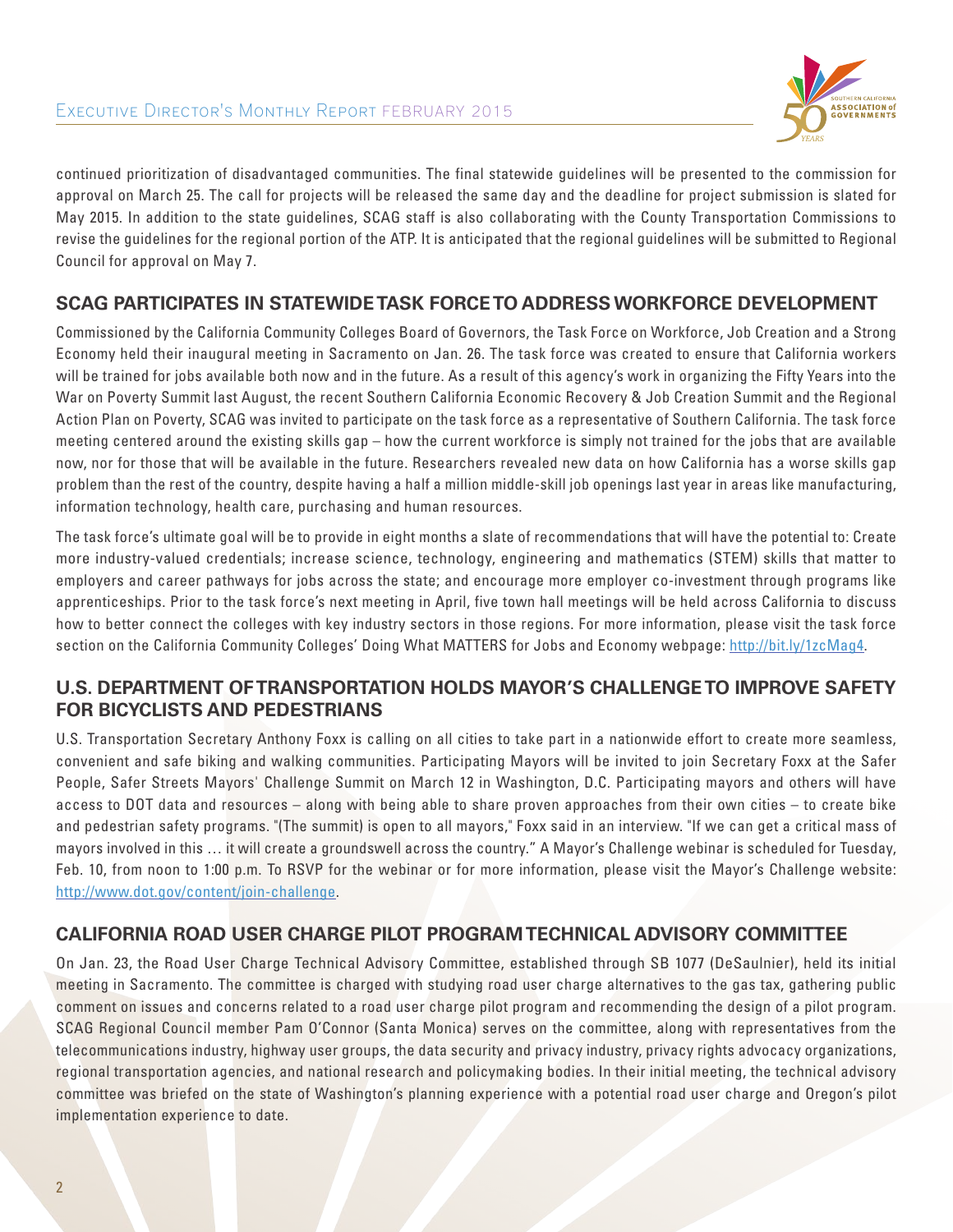

### **SCAG STAFF PRESENT RESEARCH AT 2015 TRANSPORTATION RESEARCH BOARD ANNUAL MEETING**

Several staff from SCAG's transportation and land use planning divisions recently presented at the Transportation Research Board's (TRB) 94th Annual Meeting in Washington, D.C. The five-day conference is recognized internationally as a sharing point for best practices in the field of transportation and is attended by more than 12,000 professionals, including policy makers, administrators, practitioners, researchers and representatives of government, industry and academic institutions. SCAG's presence included:

- Annie Nam and Akiko Yamagami, recognition for John and Jane Q. Public Communication Competition Runner-Up, *"FREIGHTWORKS: Southern California Delivers the Goods"*
- Tom Vo, Jung Seo, Frank Wen, Simon Choi, *"Visualization of Origin-Destination Commuter Flow Using CTPP Data and GIS Applications"*
- Kimberly Clark and Marco Anderson, *"Not Just Golf Carts: Promoting the Use of Neighborhood Electric Vehicles (NEVs) by Targeting Communities Apt for NEV Adoption"*
- Frank Wen, Simon Choi, Kimberly Clark, *"Smart Growth Emissions Outcomes and Compliance with Title VI"*
- Bayarmaa Aleksandr, Hsi-Hwa Hu, Guoxiong Huang with Rajesh Paleti, Peter Vovsha, Rosella Picado, *"Development of Time Varying Accessibility Measures: Application to the Activity-Based Model for Southern California Region"*

SCAG's staff continues to produce leading-edge research and information, and I am proud to share that with you.

### **TRANSPORTATION REVENUE KEY TOPIC AT CALIFORNIA TRANSPORTATION INVESTMENT PRIORITIES MEETING**

On Jan. 27, the California State Transportation Agency (STA) held a kick-off meeting for its 2015 California Transportation Investment Priorities Workgroup. The meeting focused on transportation revenue issues as well as providing an overview of the state's adopted freight plan. Key highlights of the meeting included a discussion of federal reauthorization and Caltrans' letter to Congress focusing on user-fee options for transportation and Fix-it First initiatives. A great emphasis was placed on Fix-it-First revenues for preservation and maintenance of the state highways, local streets and roads, as well as transit systems. Meeting participants also engaged in discussion about pay-as-you-go alternatives, including weight fees, vehicle based fees, gas tax increases, mileagebased road user charges and other options. Limitations with local funding options were also discussed, referencing the need to consider additional tools for local funding. In the coming year, California STA plans to continue the discussion with small group meetings on more focused revenue topics.

# **SCAG'S DATA AND GIS SERVICES PROGRAM REACHES 1,000 PARTICIPANTS**

SCAG recently reached an important milestone with over 1,000 participants in the Data and GIS Services Program. An important member service, the Data and GIS Service Program provides jurisdictions, agencies and other stakeholders with technical GIS training and fulfills requests for Census data and other data sources. SCAG staff recently provided customized GIS software training to Caltrans staff and assisted the City of Indio with the planning for a city-wide implementation of GIS with participants from their planning, engineering, police and other departments. SCAG staff also held a meeting attended by representatives from Imperial County, the City of Brawley, City of El Centro, Caltrans and the Imperial Irrigation District to review the completed aerial flyover of Imperial County. The final deliverables will include aerial imagery, elevations and building footprints. In the coming months, SCAG staff will be providing additional GIS trainings at the beginning, intermediate and advanced levels. New curriculum will include the use of the SCAG Atlas, a web application that utilizes SCAG's data and allows participants to create maps, perform simple analyses and update local data for use in their day-to-day work.